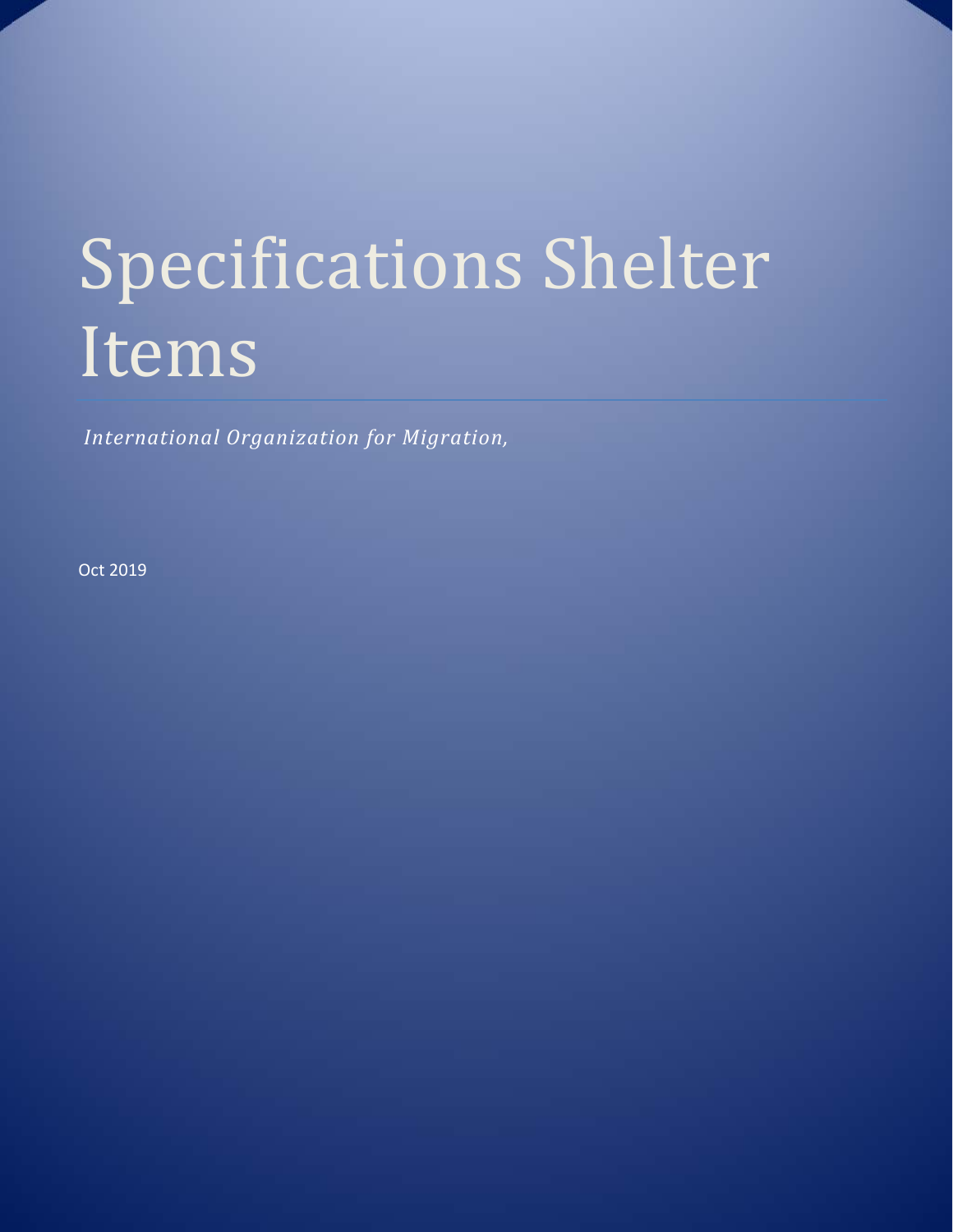| PROJECT TITLE    | : SHELTER MATERIALS                                                                                                                                                                        |
|------------------|--------------------------------------------------------------------------------------------------------------------------------------------------------------------------------------------|
| Item Code        |                                                                                                                                                                                            |
| Item Description | : Plastic Sheets/ Tarpaulin                                                                                                                                                                |
|                  |                                                                                                                                                                                            |
| <b>Type</b>      | Woven Flexible Tarpaulins                                                                                                                                                                  |
|                  | HDPE Black Fabric with both sides LDPE                                                                                                                                                     |
| <b>Material</b>  | Lamination, Reinforced with 6 bands of 7.5 cm width                                                                                                                                        |
|                  | Weave with Black HDPE fiber and coated outside                                                                                                                                             |
|                  | Weave: Warp x Weft: 12 / 14 x 12 / 14 per square inch                                                                                                                                      |
| <b>Sides</b>     | Grommets on all 4 sides at 1 meter intervals in                                                                                                                                            |
|                  | Aluminum with reinforcement & hemmed with cord                                                                                                                                             |
| <b>Size</b>      | 4X60m size roll                                                                                                                                                                            |
| Weight           | 50 kg/roll                                                                                                                                                                                 |
|                  | Under ISO 3801                                                                                                                                                                             |
| Color            | Complete White Reflective with IOM Blue logo                                                                                                                                               |
| <b>Picture</b>   |                                                                                                                                                                                            |
| Packing          | Bale of 5 sheets<br>Weight/bale: 18.75 kg approximately (approx.)<br>Dimensions & Volume/bale: 62 x 44 x 18 cm / 0.05 cbm (approx.)<br>Single Color IOM logo with donor logo (if required) |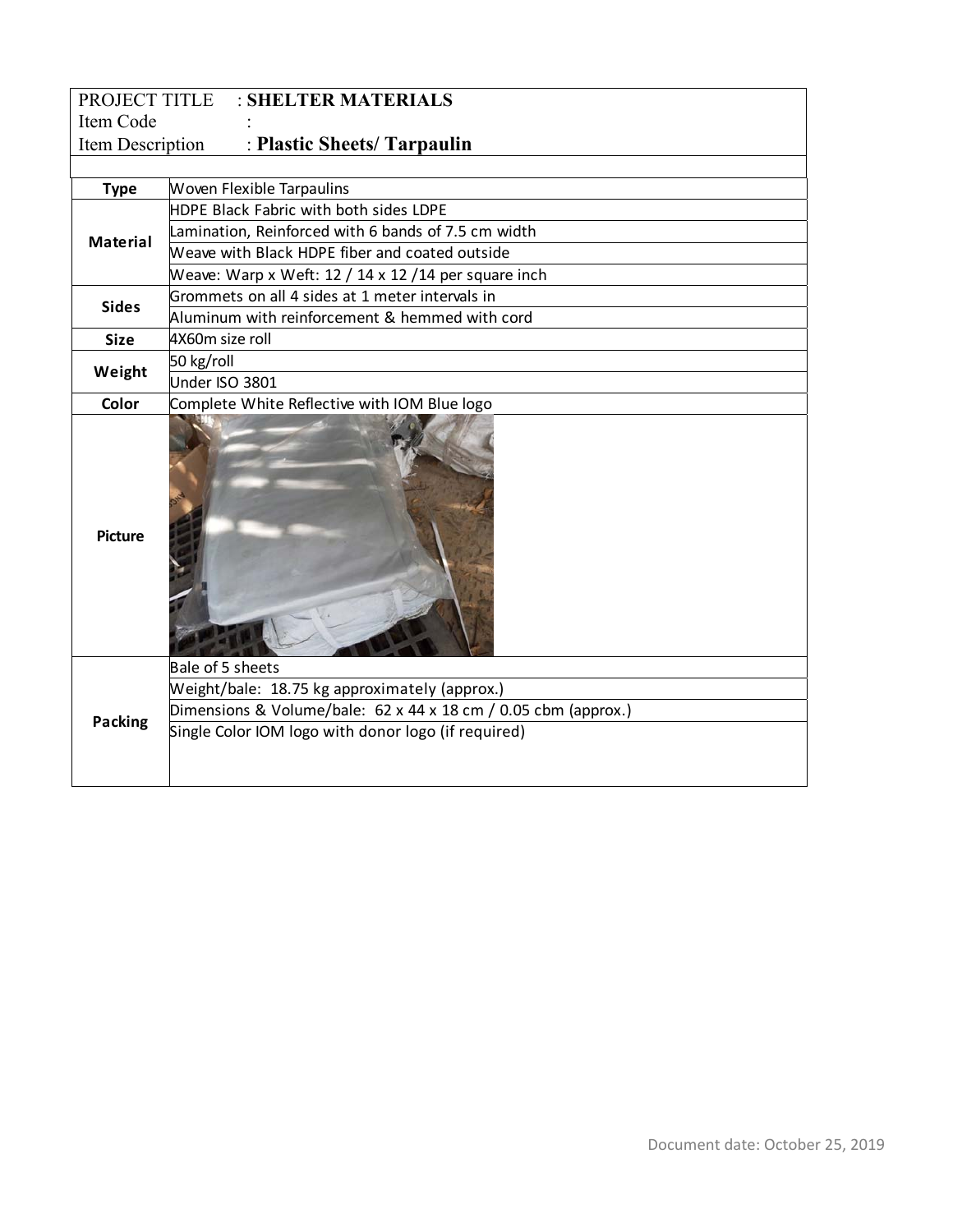| Item Description : Tie/Galvanized wire |                            |
|----------------------------------------|----------------------------|
| <b>Material &amp;</b>                  | galvanized wire            |
| <b>Type</b>                            |                            |
| <b>Thickness</b>                       | 1.5mm thick galvanize wire |
| Weight                                 | 14.1 kg/bundle             |
| Packaging                              | N/a                        |
| size                                   | Diameter 150mm bundle      |
| Picture                                |                            |

| Item Description | : Twisted Rope                                                                                                                            |
|------------------|-------------------------------------------------------------------------------------------------------------------------------------------|
|                  | Material & Cotton type twisted synthetic rope: For reinforcement of tarpaulin cover/roofing.                                              |
| <b>Type</b>      |                                                                                                                                           |
| <b>Thickness</b> | 3-4mm thick                                                                                                                               |
| Weight           | $3.4$ kg / roll                                                                                                                           |
| Packaging        | Individual rolls should have packed in a bale. Each bag should have labeled, size of bag,<br>number of rolls and weight 1 bale = 70 Rolls |
| size             | 20m /bundle roll                                                                                                                          |
| <b>Picture</b>   |                                                                                                                                           |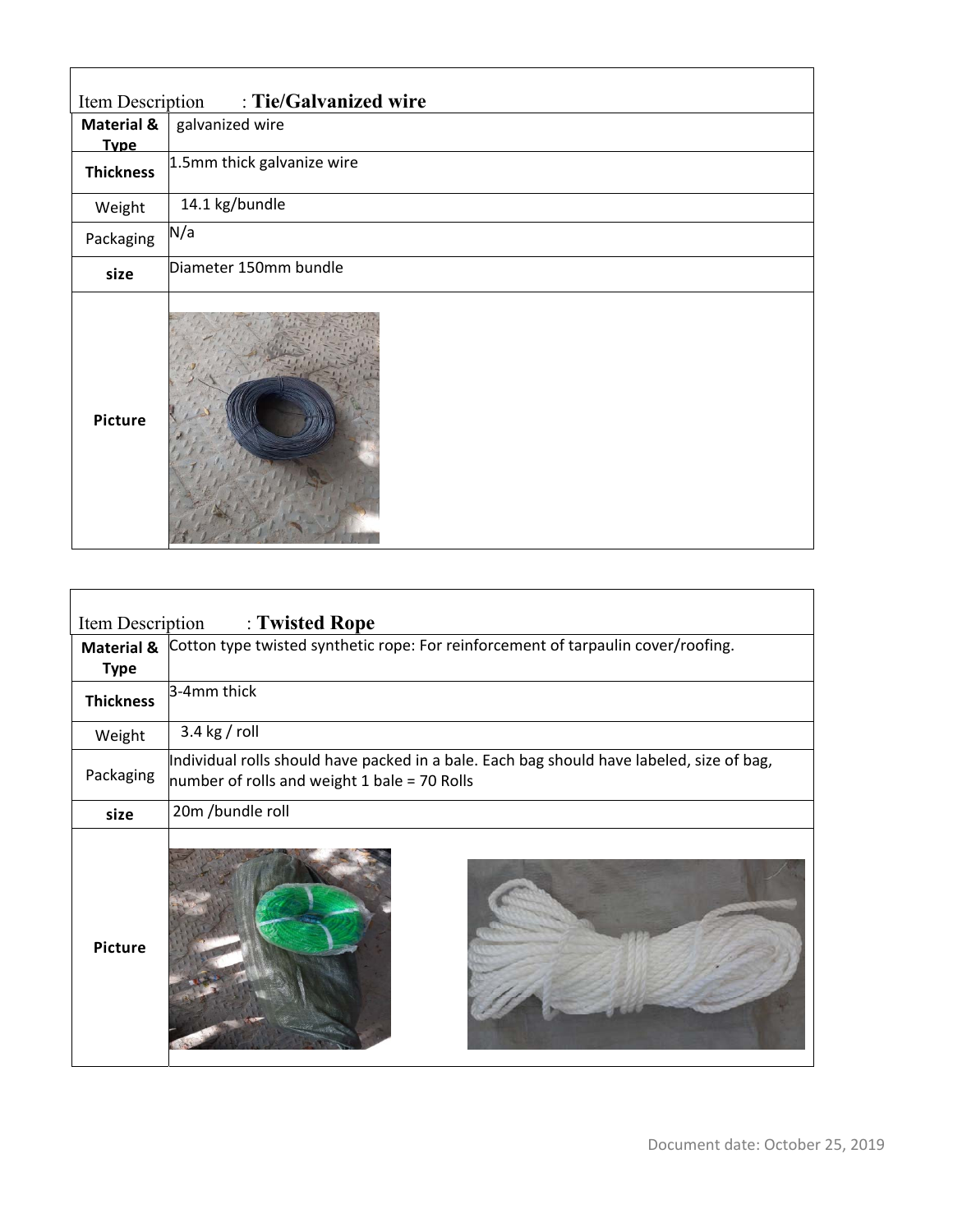| : Sand Bags<br>Item Description |                                                                          |
|---------------------------------|--------------------------------------------------------------------------|
| <b>Material &amp;</b>           | Polypropylene Sandbag in thick weaving                                   |
| <b>Type</b>                     |                                                                          |
| Color                           | White                                                                    |
| Weight                          | N/a                                                                      |
| Packaging                       | Each bale should have labelled: Weight = XX Kgs, Volume = XX Cubic Meter |
| size                            | 16"x30" (410mmx760mm)                                                    |
| Picture                         |                                                                          |

 $\Gamma$ 

г

| : Timber wooden pole<br>Item Description |                                  |
|------------------------------------------|----------------------------------|
|                                          | Material & Sawmill Obeche timber |
| <b>Type</b>                              |                                  |
| thickness                                | 50mm minimum thickness           |
| Weight                                   | N/a                              |
| Packaging                                | loose                            |
| size                                     | 50mmx100mmx3400mm length (2"x4") |
| <b>Picture</b>                           |                                  |

٦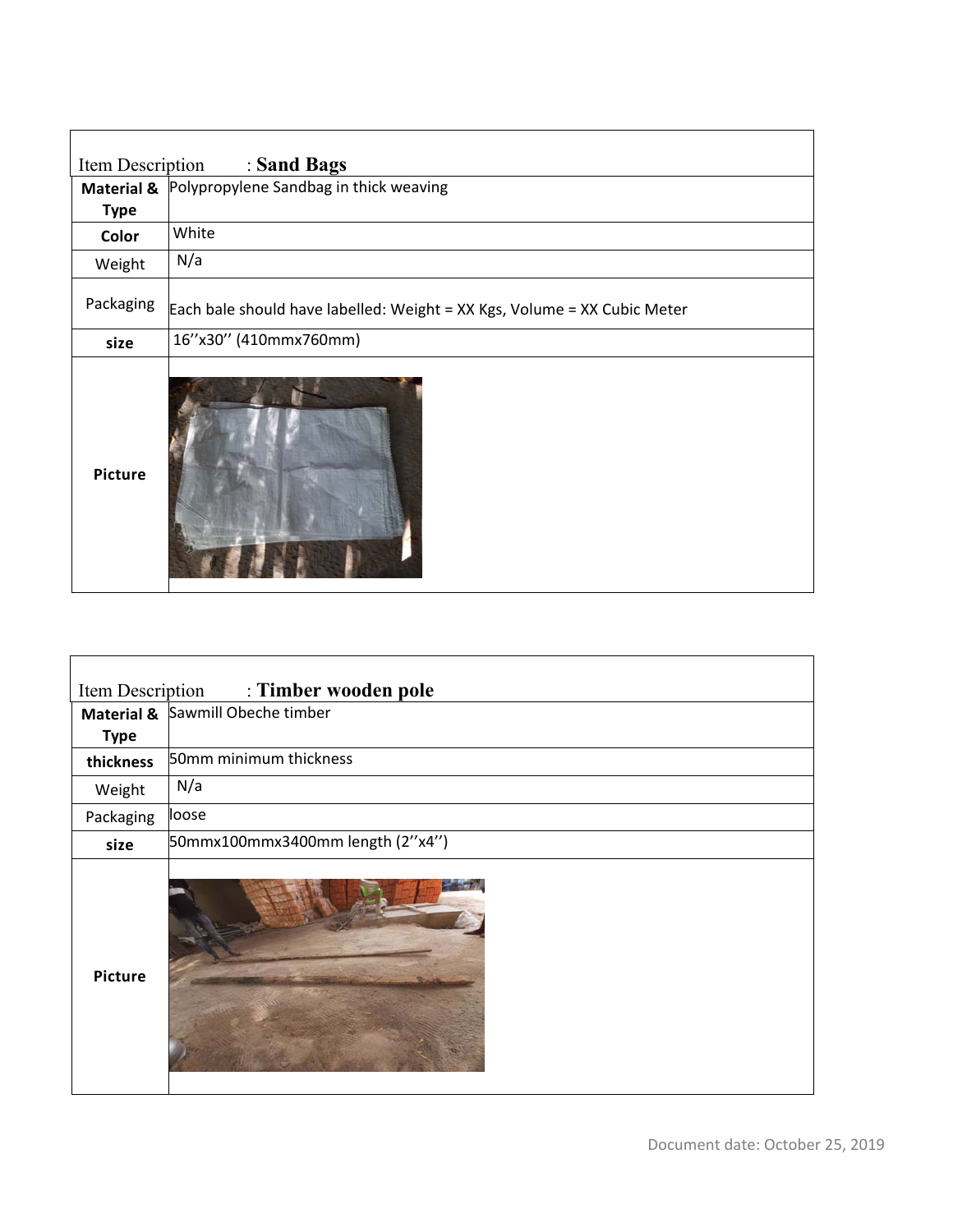| : Cap Nails<br>Item Description |                                                     |
|---------------------------------|-----------------------------------------------------|
|                                 | Material & Galvanized standard cap nails in packets |
| <b>Type</b>                     |                                                     |
| thickness                       | 2mm thick                                           |
| Weight                          | N/a                                                 |
| Packaging                       | 8 packets / pack                                    |
| size                            | 75mmx3.6mm with 20mm head diameter.                 |
| <b>Picture</b>                  |                                                     |

Ē

| : 3 Inches Nails<br>Item Description |                               |
|--------------------------------------|-------------------------------|
| <b>Material &amp;</b>                | Galvanized nails in packets   |
| <b>Type</b>                          |                               |
| thickness                            | N/a                           |
| Weight                               | 50 kg/bag                     |
| Packaging                            | Packaged in polypropylene bag |
| size                                 | 3 inches standard length      |
| <b>Picture</b>                       |                               |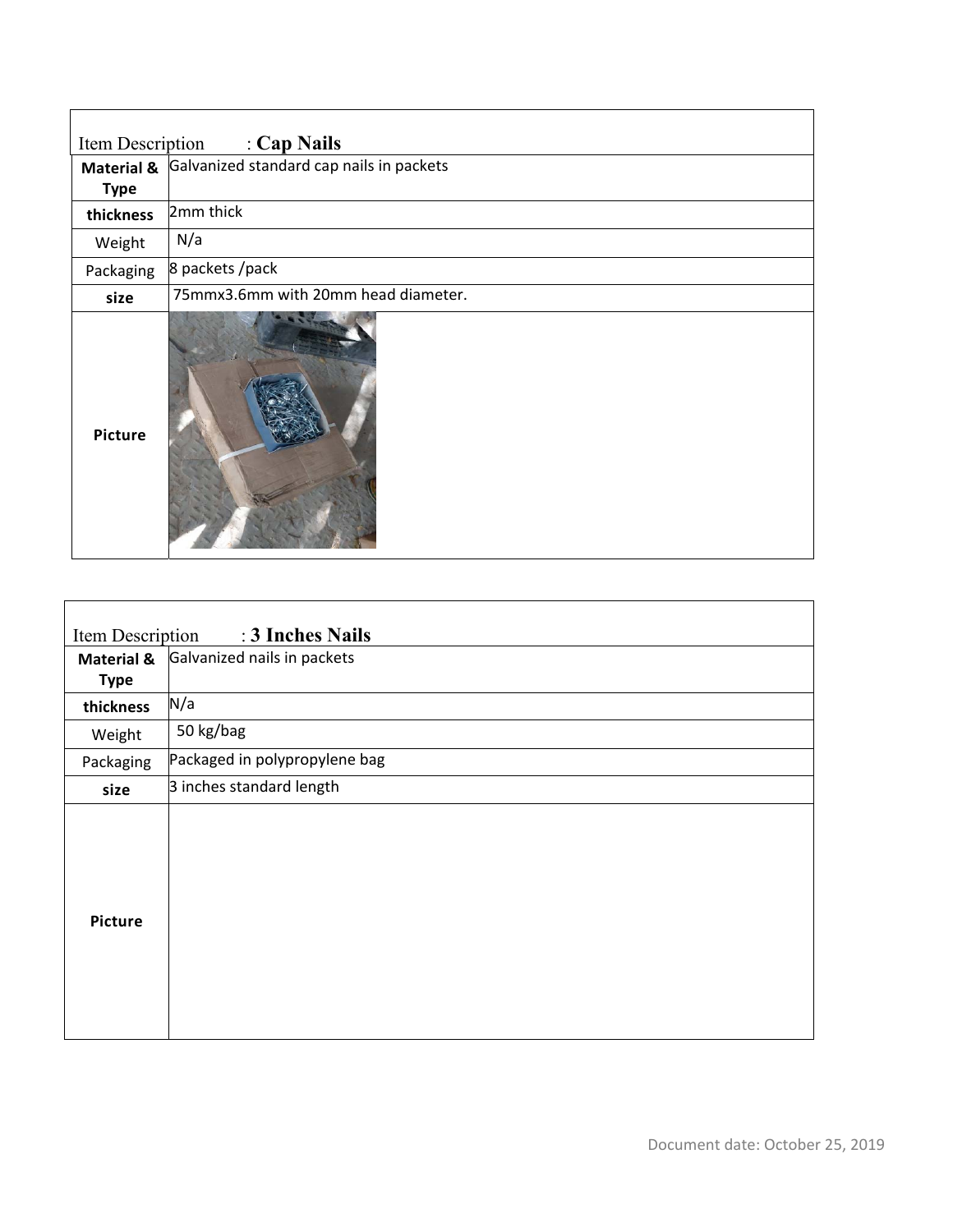| : 4 Inches Nails<br>Item Description |                               |
|--------------------------------------|-------------------------------|
| <b>Material &amp;</b>                | Galvanized nails in packets   |
| <b>Type</b>                          |                               |
| thickness                            | N/a                           |
| Weight                               | 50 kg/bag                     |
| Packaging                            | Packaged in polypropylene bag |
| size                                 | 4 inches standard length      |
| <b>Picture</b>                       |                               |

| : Cement<br>Item Description |                                                                         |
|------------------------------|-------------------------------------------------------------------------|
| <b>Material &amp;</b>        | Traditional Portland Cement                                             |
| <b>Type</b>                  |                                                                         |
| thickness                    | N/a                                                                     |
| Weight                       | 50 kg/bag                                                               |
| Packaging                    | Factory Packaged in polypropylene or water proof paper bag of any type. |
| size                         | N/a                                                                     |
| <b>Picture</b>               |                                                                         |

 $\mathbf{r}$ 

 $\overline{\phantom{0}}$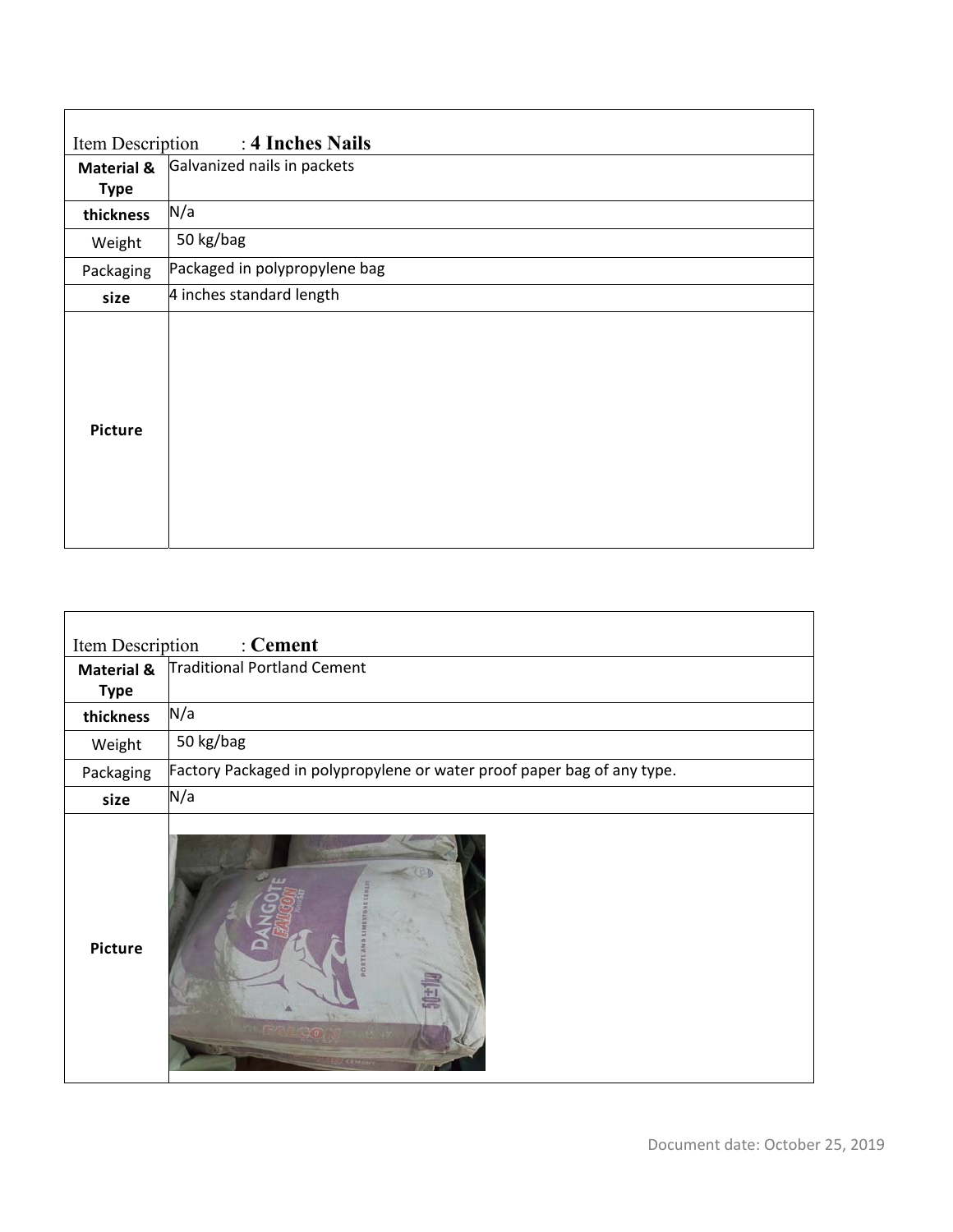| Item Description<br>:Langa Langa |                              |
|----------------------------------|------------------------------|
| <b>Material &amp;</b>            | Wind security metal straps   |
| <b>Type</b>                      |                              |
| thickness                        | N/a                          |
| Weight                           | N/a                          |
| Packaging                        | Packaged in bales and tied   |
| size                             | 20mm wide x 1.5m length each |
| Picture                          |                              |

| Item Description: Anti-termite treatment |                                                   |
|------------------------------------------|---------------------------------------------------|
| <b>Material &amp;</b>                    | Termiguard ant termite chemical                   |
| <b>Type</b>                              |                                                   |
| thickness                                | N/a                                               |
| Weight                                   | N/a                                               |
| Packaging                                | of 4 liters container packaged in 6 tins / carton |
| size                                     | 24x55x30cm High.                                  |
| <b>Picture</b>                           | TIGHARI                                           |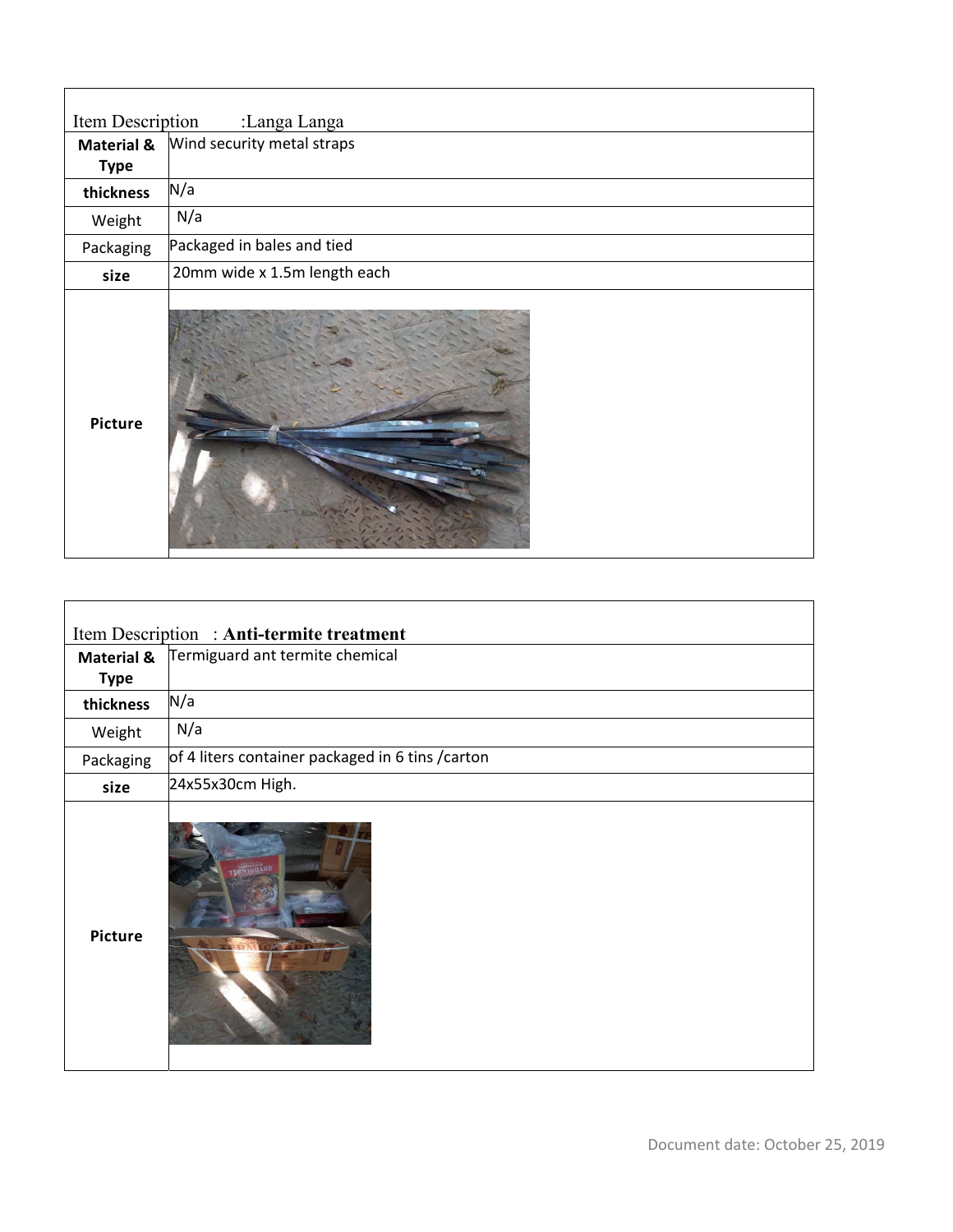| Item Description<br>: Claw Hammer |                                                 |
|-----------------------------------|-------------------------------------------------|
| <b>Material &amp;</b>             | High carbon steel head with claw and flat side. |
| <b>Type</b>                       |                                                 |
| thickness                         | N/a                                             |
| Weight                            | N/a                                             |
| Packaging                         | 60 pieces per carton                            |
| size                              | N/a                                             |
| <b>Picture</b>                    |                                                 |

| Item Description<br>: Hand Saw |                                                  |  |  |
|--------------------------------|--------------------------------------------------|--|--|
| <b>Material &amp;</b>          | Wooden/plastic handle with flat metal saw blade. |  |  |
| <b>Type</b>                    |                                                  |  |  |
| thickness                      | N/a                                              |  |  |
| Weight                         | N/a                                              |  |  |
| Packaging                      | 48 pieces per carton                             |  |  |
| size                           | 18"-20" size                                     |  |  |
| <b>Picture</b>                 | ODHVH                                            |  |  |

 $\overline{\phantom{0}}$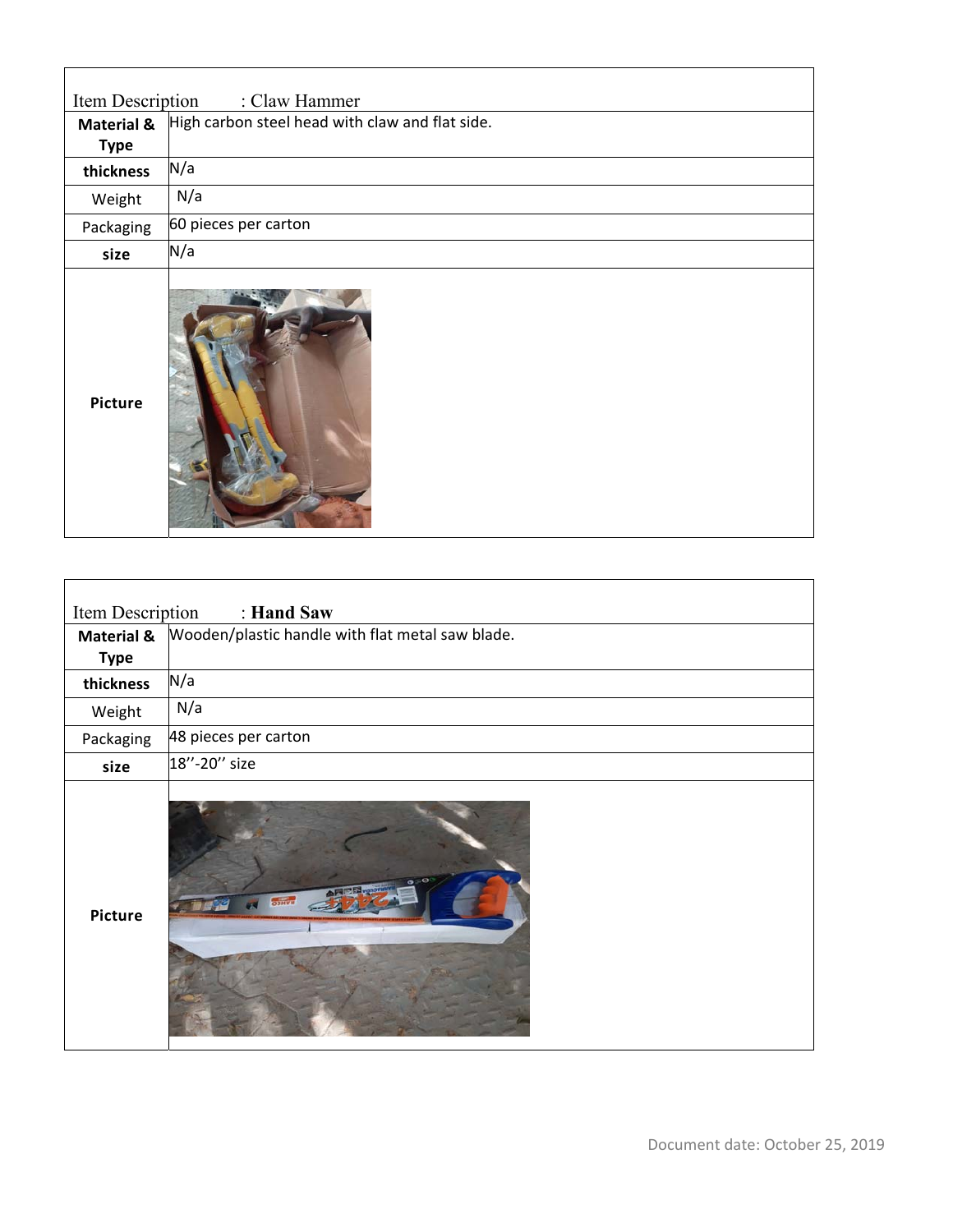#### **SHELTER REINFORCEMENT KIT TYPE 1:**

| No.                     | <b>Description</b>                        | <b>Unit</b>     | Quantity |
|-------------------------|-------------------------------------------|-----------------|----------|
|                         |                                           |                 |          |
|                         | <b>Fixings</b>                            |                 |          |
| $\mathbf 1$             | Wind security (Langa langa) - 1.5m length | Pcs             | 4.00     |
| $\overline{2}$          | Nails - 3 inch                            | L <sub>bs</sub> | 2.00     |
| 3                       | Nails - 1 1/2 inch                        | Lbs             | 2.00     |
| $\overline{\mathbf{4}}$ | Tie wire, galvanised steel, 1.5mm         | m               | 25.00    |
| 5                       | Rope, 10mm diam, twisted                  | m               | 30.00    |
| 6                       | Battens, bundle of 50 pcs                 | <b>Bundle</b>   | 0.20     |
|                         | <b>Anti-termite treatment</b>             |                 |          |
| 7                       | Termiguard anti termite chemical          | Ltr             | 0.20     |
| 8                       | Used engine oil (black oil)               | Ltr             | 2.00     |
|                         | <b>Tools</b>                              |                 |          |
| 9                       | Claw hammer                               | pcs             | 0.20     |
| 10                      | Handsaw                                   | pcs             | 0.20     |
| 11                      | Pliers                                    | pcs             | 0.20     |
|                         |                                           |                 |          |
|                         |                                           |                 |          |
|                         | <b>Total Cost 1 Kit</b>                   |                 |          |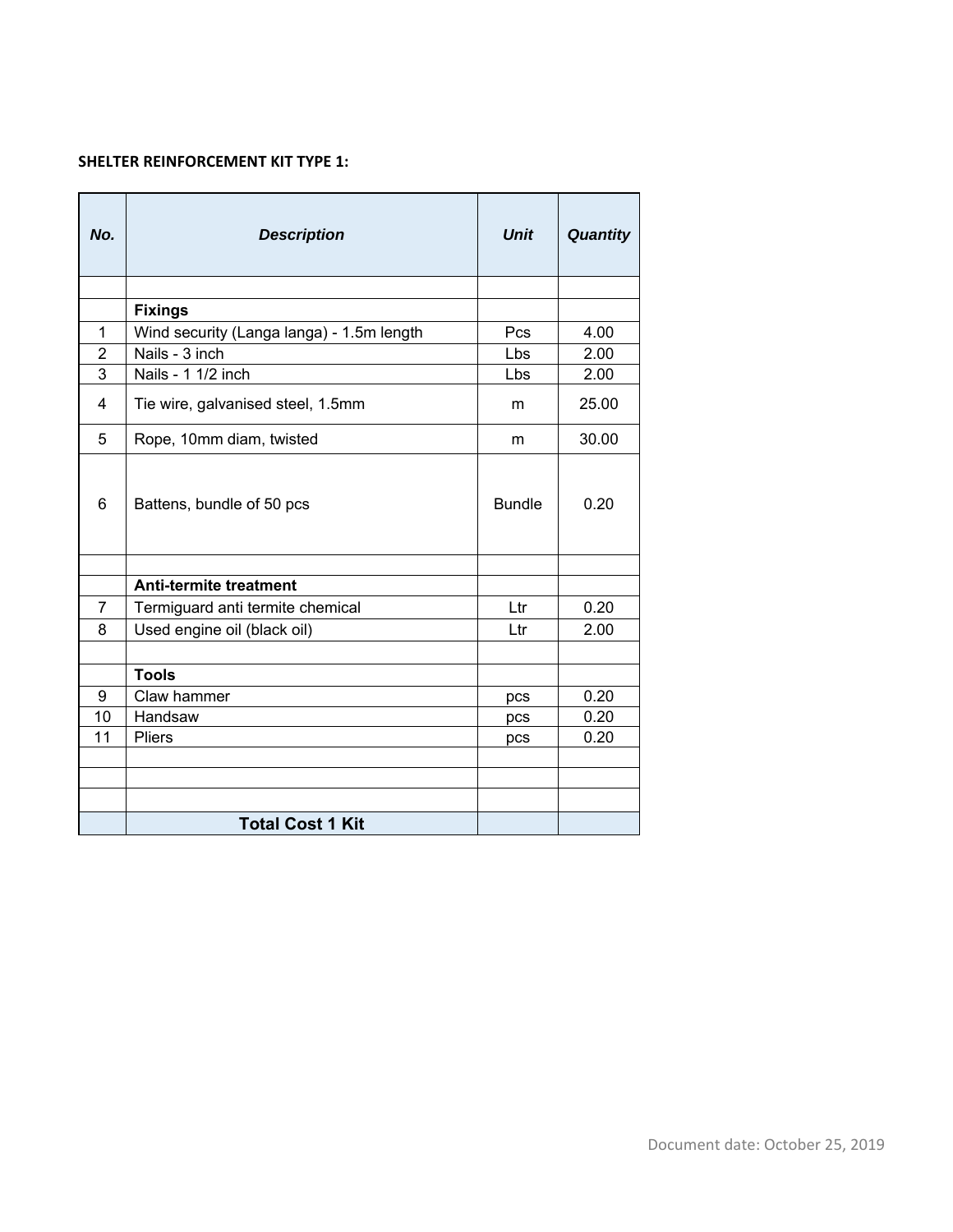## **SHELTER REINFORCEMENT KIT TYPE 2**

| No.            | <b>Description</b>                                                                                          | <b>Unit</b>   | Quantity |
|----------------|-------------------------------------------------------------------------------------------------------------|---------------|----------|
|                | <b>Coverings</b>                                                                                            |               |          |
| 1              | Plastic Sheeting, shelter grade - finished size 4mx5m,<br>reinforced bands along edges (reinforcement Kits) | Sheet         | 1.00     |
|                |                                                                                                             |               |          |
|                | <b>Timber</b>                                                                                               |               |          |
| $\mathbf{1}$   | Obeche Wooden poles, 2x4 inches - 330 cm length                                                             | Pcs           | 4.00     |
|                |                                                                                                             |               |          |
| $\overline{2}$ | Timber, 2x3 inches - 330cm length                                                                           | Pcs           | 4.00     |
|                |                                                                                                             |               |          |
|                | <b>Fixings</b>                                                                                              |               |          |
| 3              | Wind security (Langa langa) - 1.5m length                                                                   | Pcs           | 4.00     |
| 4              | Nails - 3 inch                                                                                              | Lbs           | 2.00     |
| 5              | Nails - 1 1/2 inch                                                                                          | Lbs           | 2.00     |
| 6              | Cap nails                                                                                                   | Packet        | 0.50     |
| 7              | Tie wire, galvanised steel, 1.5mm                                                                           | m             | 25.00    |
| 8              | Rope, 10mm diam, twisted                                                                                    | m             | 30.00    |
| 9              | Battens, bundle of 50 pcs                                                                                   | <b>Bundle</b> | 0.20     |
|                | <b>Anti-termite treatment</b>                                                                               |               |          |
| 10             | Termiguard anti termite chemical                                                                            | ∟tr⊣          | 0.20     |
| 11             | Used engine oil (black oil)                                                                                 | Ltr           | 2.00     |
|                |                                                                                                             |               |          |
|                | <b>Tools</b>                                                                                                |               |          |
| 12             | Claw hammer                                                                                                 | pcs           | 0.20     |
| 13             | Handsaw                                                                                                     | pcs           | 0.20     |
| 14             | Pliers                                                                                                      | pcs           | 0.20     |
|                |                                                                                                             |               |          |
|                |                                                                                                             |               |          |
|                |                                                                                                             |               |          |
|                | <b>Total Cost 1 Kit</b>                                                                                     |               |          |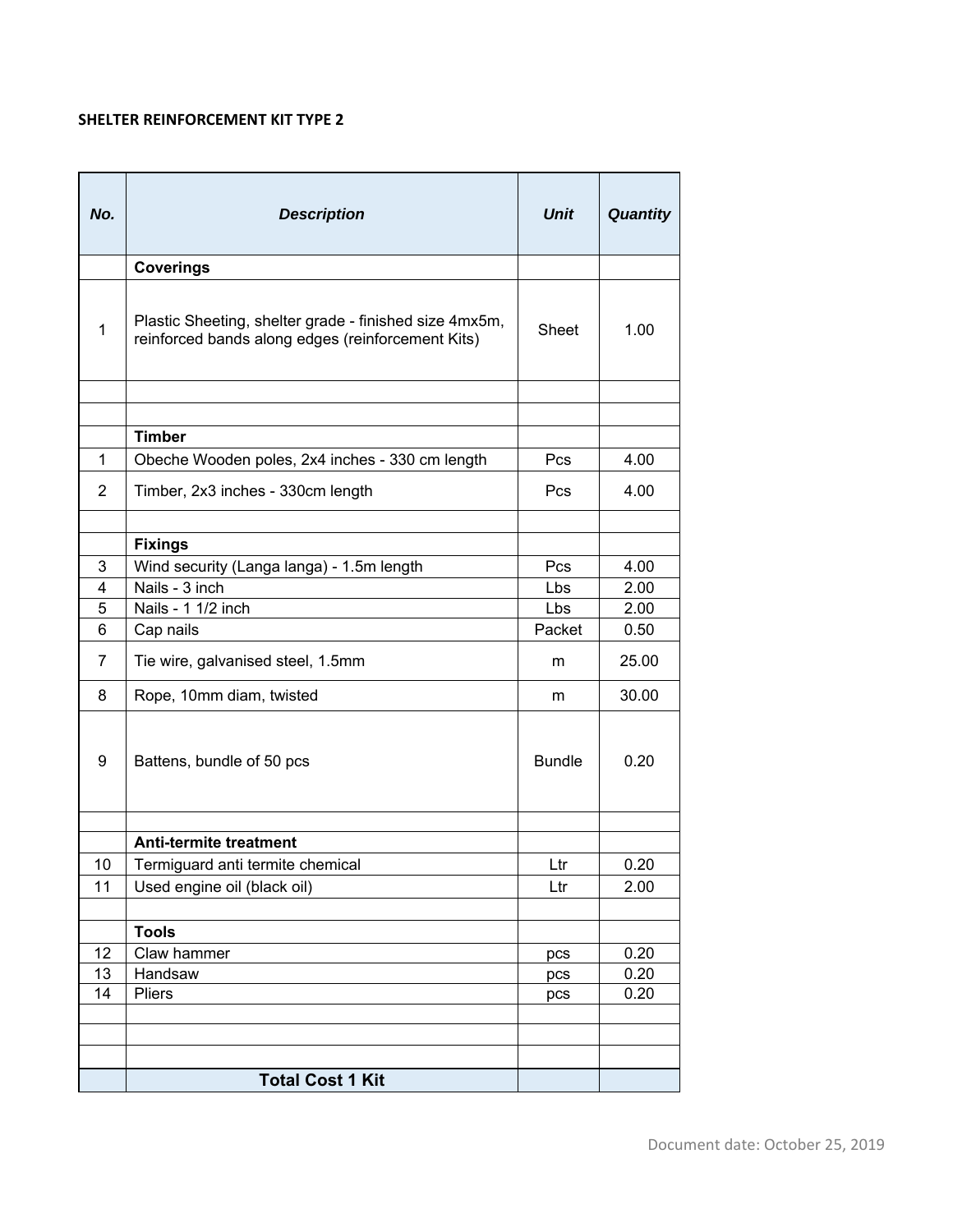### SHELTER REINFORCEMENT KIT TYPE 3

| No.            | <b>Description</b>                                                                                          | <b>Unit</b>   | Quantity |
|----------------|-------------------------------------------------------------------------------------------------------------|---------------|----------|
|                | <b>Coverings</b>                                                                                            |               |          |
| $\mathbf{1}$   | Plastic Sheeting, shelter grade - finished size 4mx5m,<br>reinforced bands along edges (reinforcement Kits) | Sheet         | 2.00     |
|                |                                                                                                             |               |          |
|                | <b>Timber</b>                                                                                               |               |          |
| $\mathbf{1}$   | Obeche Wooden poles, 2x4 inches - 330 cm length                                                             | Pcs           | 4.00     |
| $\overline{2}$ | Timber, 2x3 inches - 330cm length                                                                           | Pcs           | 4.00     |
|                | <b>Fixings</b>                                                                                              |               |          |
| 3              | Wind security (Langa langa) - 1.5m length                                                                   | Pcs           | 4.00     |
| 4              | Nails - 3 inch                                                                                              | Lbs           | 2.00     |
| 5              | Nails - 1 1/2 inch                                                                                          | Lbs.          | 2.00     |
| 6              | Cap nails                                                                                                   | Packet        | 0.50     |
| 7              | Tie wire, galvanized steel, 1.5mm                                                                           | m             | 25.00    |
| 8              | Rope, 10mm diam, twisted                                                                                    | m             | 30.00    |
| 9              | Battens, bundle of 50 pcs                                                                                   | <b>Bundle</b> | 0.20     |
|                | <b>Anti-termite treatment</b>                                                                               |               |          |
| 10             | Termiguard anti termite chemical                                                                            | Ltr           | 0.20     |
| 11             | Used engine oil (black oil)                                                                                 | Ltr           | 2.00     |
|                |                                                                                                             |               |          |
|                | <b>Tools</b>                                                                                                |               |          |
| 12             | Claw hammer                                                                                                 | <b>DCS</b>    | 0.20     |
| 13             | Handsaw                                                                                                     | pcs           | 0.20     |
| 14             | Pliers                                                                                                      | pcs           | 0.20     |
|                |                                                                                                             |               |          |
|                |                                                                                                             |               |          |
|                | <b>Total Cost 1 Kit</b>                                                                                     |               |          |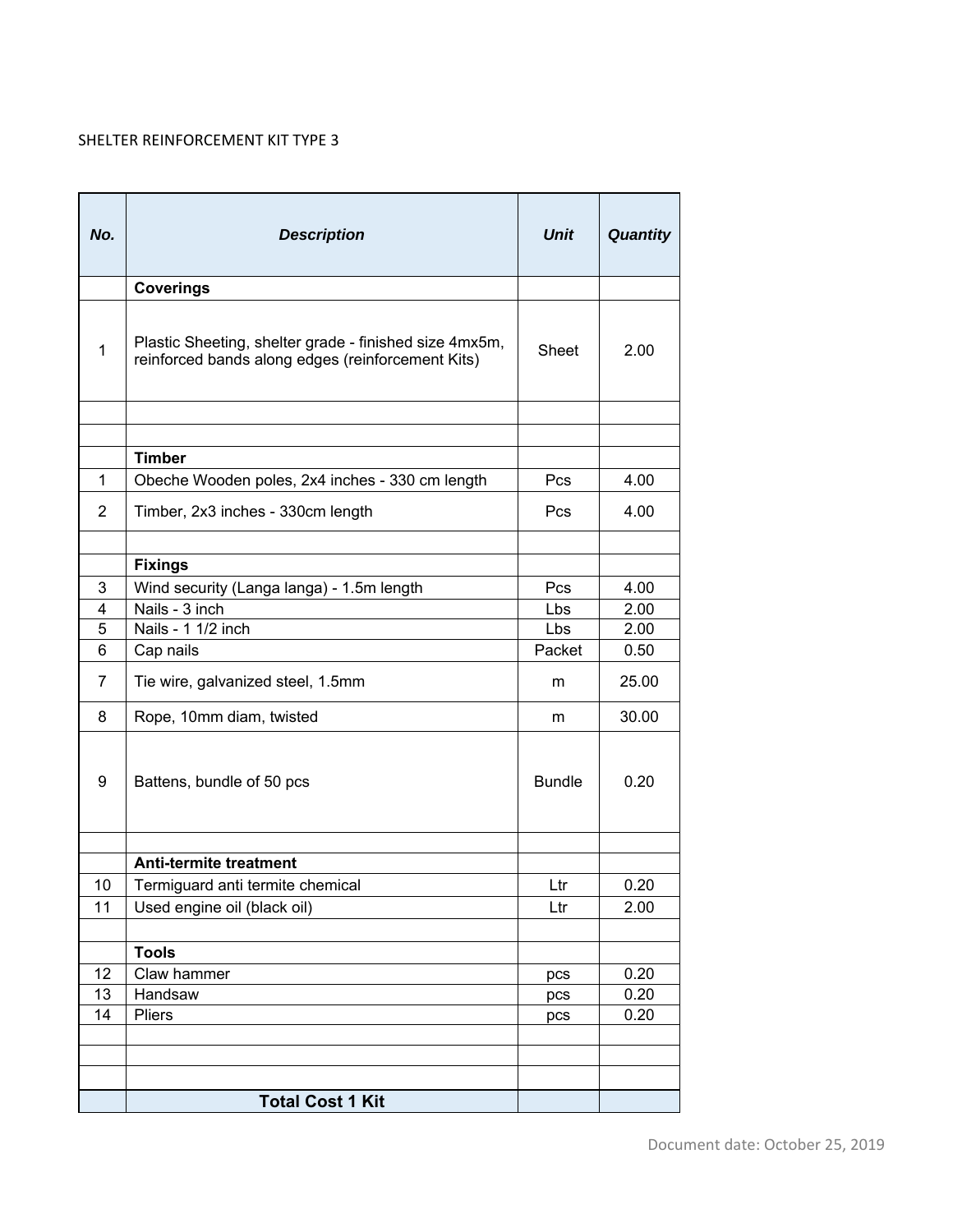# **SHELTER MAINTENANCE MATERIALS**

| 1              | Plastic Sheeting, shelter grade - finished size 4mx5m,<br>reinforced bands along edges (reinfocement Kits) | Rolls         | 3     |
|----------------|------------------------------------------------------------------------------------------------------------|---------------|-------|
| $\overline{2}$ | 4" nails Timber nails in Bags of 50 LBS                                                                    | Bags          | 10    |
| 3              | 11/2" Nails Timber Nails in Bags of 50 LBS                                                                 | Bags          | 4     |
| 4              | Tie wire, galvanized steel, 1.5mm                                                                          | М             | 4,000 |
| 5              | Rope, 10mm diam, twisted                                                                                   | М             | 5,000 |
| 6              | Timber, 2"x3" inches - 330cm length                                                                        | <b>PCS</b>    | 500   |
| 7              | Timber, 2"x4" inches - 330cm length                                                                        | <b>PCS</b>    | 150   |
| 8              | Timber, Battens inches - cm length                                                                         | <b>Bundle</b> | 20    |
| 9              | Shovel                                                                                                     | Pcs           | 10    |
| 10             | Hand saw                                                                                                   | Pcs           | 10    |
| 11             | Claw hammer                                                                                                | Pcs           | 10    |
| 12             | <b>Pliers</b>                                                                                              | Pcs           | 10    |
| 13             | Cost of wheel barrow reinforcement                                                                         | LS            | 40    |
|                |                                                                                                            |               |       |
|                |                                                                                                            |               |       |
|                |                                                                                                            |               |       |
|                | Total                                                                                                      |               |       |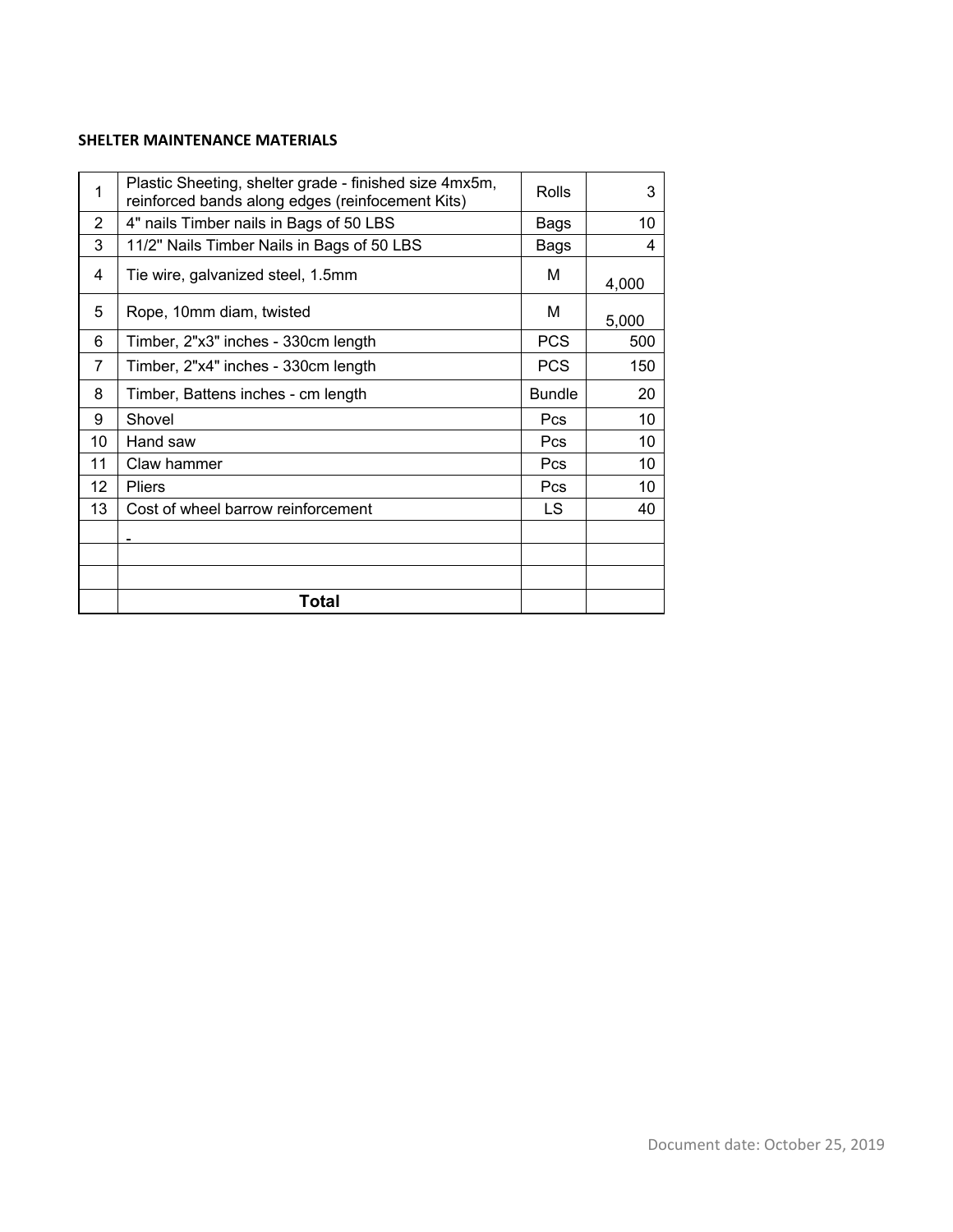#### **EMERGENCY SHELTER KIT TYPE 1**

| No.            | <b>Description</b>                                                                                             | <b>Unit</b> | <b>Quantity</b> |
|----------------|----------------------------------------------------------------------------------------------------------------|-------------|-----------------|
| $\mathbf{1}$   | Plastic Sheeting (4m x 5m) with holes on 4 sides at 1m intervals<br>aluminum reinforced, labeled with IOM Logo | Pcs         | 2.00            |
| 2              | Rope (10mm diameter)                                                                                           | Mtr         | 20.00           |
| 3              | Tie/Galvanized Wire (1.5mm diameter)                                                                           | Mtr         | 25.00           |
| $\overline{4}$ | Umbrella nails (75x3.6mm, head diameter 20mm, thickness<br>2mm)                                                | Packet      | 0.50            |
| 5              | Iron Nails 3"                                                                                                  | <b>Lbs</b>  | 2.00            |
| 6              | Shovels (round pt with Y handle presses carbon steel)                                                          | <b>Pcs</b>  | 0.20            |
| $\overline{7}$ | Claw hammer (high carbon steel head with claw and flat side)                                                   | Pcs         | 0.20            |
| 8              | Handsaw (18" - 20")                                                                                            | Pcs         | 0.20            |
| 9              | Lumber poles (2x4 hardwood timber; Obeche)                                                                     | Pcs         | 6.00            |
|                | Total                                                                                                          |             |                 |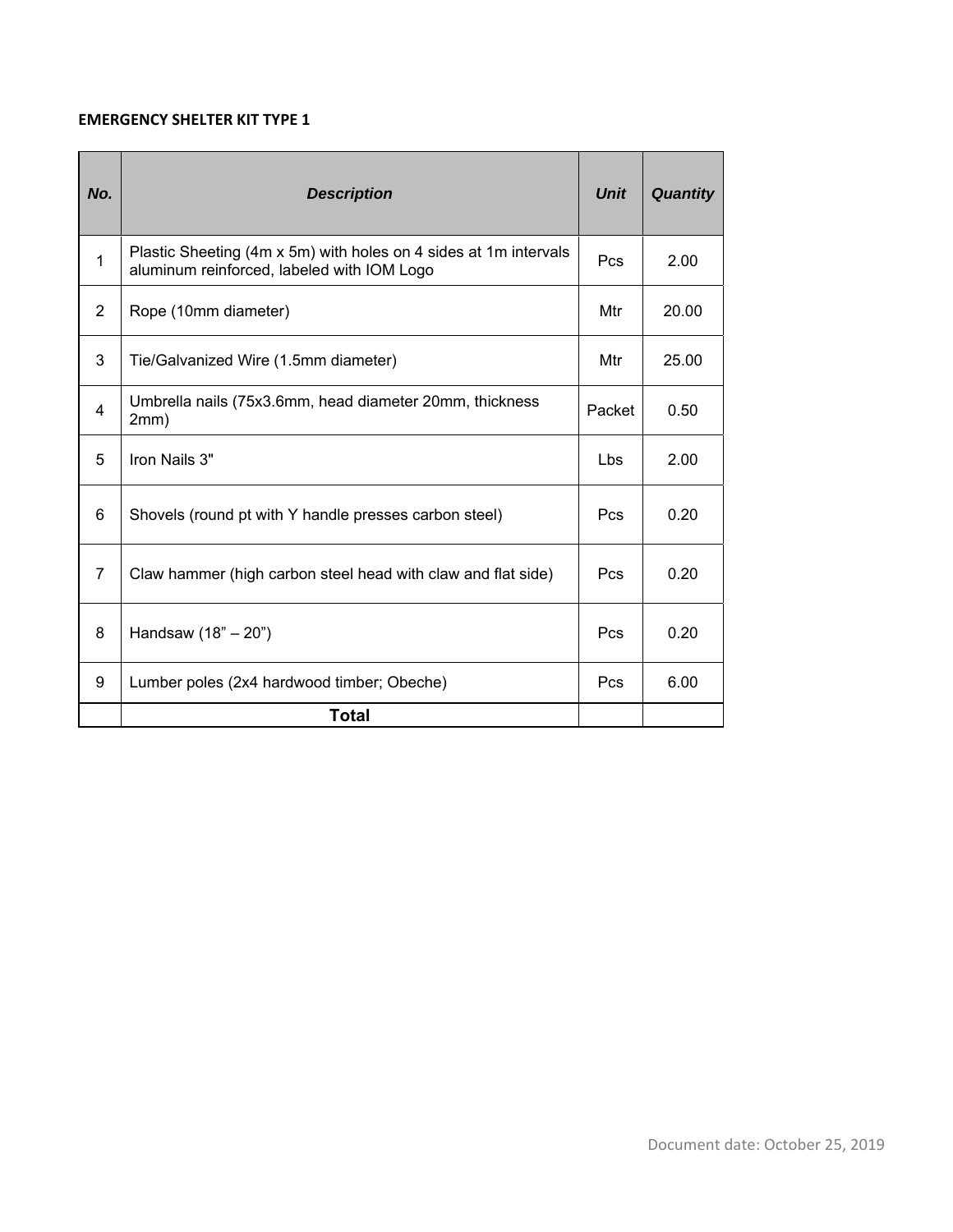#### EMERGENCY SHELTER KITS TYPE 2

| No.            | <b>Description</b>                                                                                             | <b>Unit</b>  | <b>Quantity</b> |
|----------------|----------------------------------------------------------------------------------------------------------------|--------------|-----------------|
| $\mathbf 1$    | Plastic Sheeting (4m x 5m) with holes on 4 sides at 1m intervals<br>aluminum reinforced, labeled with IOM Logo | Pcs          | 2.00            |
| 2              | Cotton type Twisted Rope (3 - 4mm diameter; 20 meters)                                                         | Rolls        | 5.00            |
| 3              | Tie/Galvanized Wire (1.5mm diameter)                                                                           | <b>Rolls</b> | 0.50            |
| 4              | Umbrella nails (75x3.6mm, head diameter 20mm, thickness<br>2mm)                                                | Packet       | 0.50            |
| 5              | Iron Nails 3"                                                                                                  | Lbs          | 4.00            |
| 6              | Shovels (round pt with Y handle presses carbon steel)                                                          | Pcs.         | 0.20            |
| $\overline{7}$ | Claw hammer (high carbon steel head with claw and flat side)                                                   | Pcs          | 0.20            |
| 8              | Handsaw (18" - 20")                                                                                            | Pcs.         | 0.20            |
| 9              | Lumber 2"x2" x 12' obeche                                                                                      | Pcs          | 19.00           |
| 10             | Lumber poles (2x4 hardwood timber; Obeche)                                                                     | Pcs.         | 6.00            |
| 11             | Packaging bag                                                                                                  | Pcs          | 1.00            |
| 12             | Labor for packages                                                                                             | Pcs          | 1.00            |
|                | <b>Total</b>                                                                                                   |              |                 |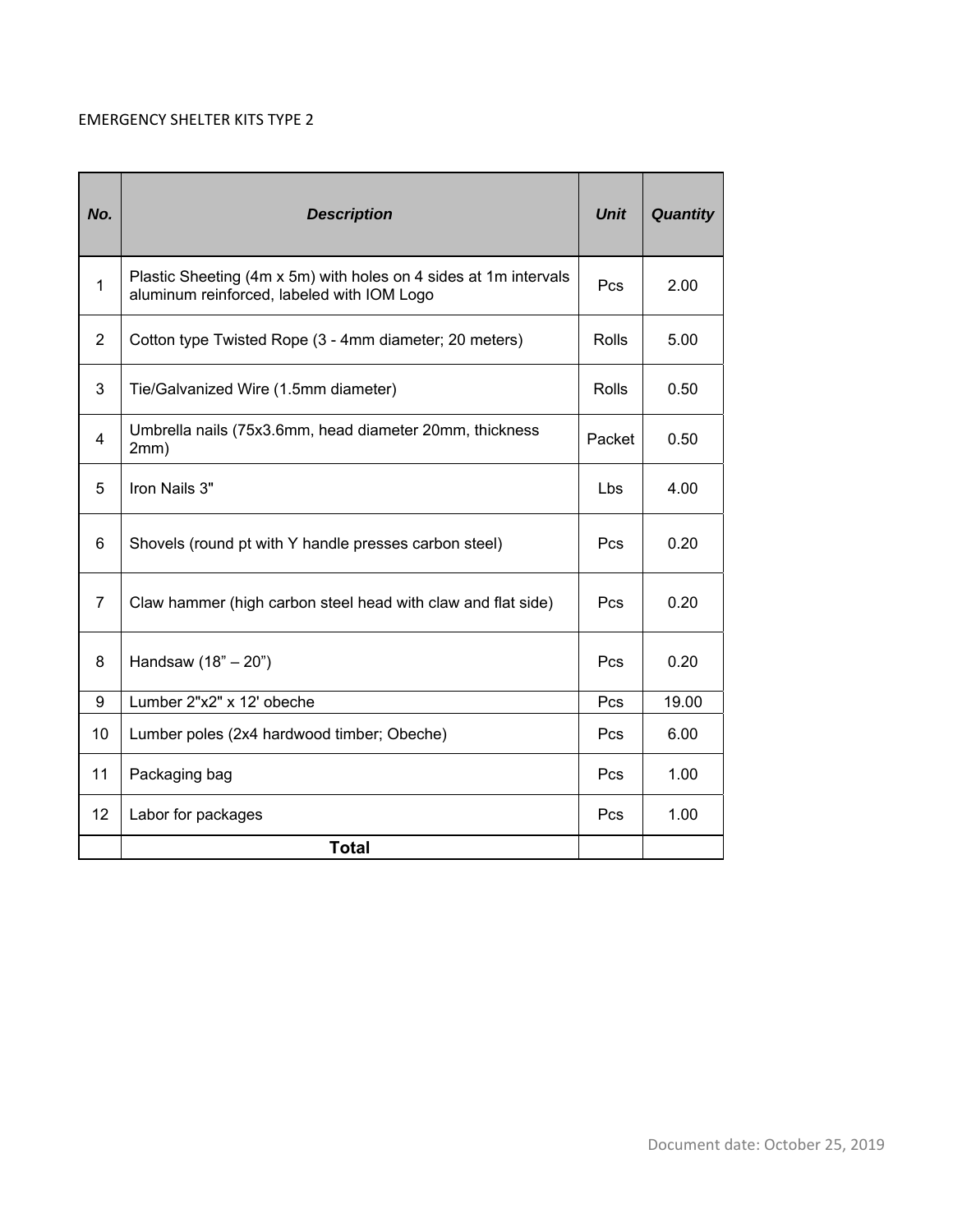| No.             | <b>Description</b>                                                                                                 | Unit       | Quantity |
|-----------------|--------------------------------------------------------------------------------------------------------------------|------------|----------|
|                 | <b>Plastic Sheeting:</b>                                                                                           |            |          |
| L               | Plastic Sheeting - finish size 4mx60m, reinforced bands<br>along edges, aluminum reinforced, labeled with IOM Logo | Roll       | 0.33     |
|                 | Sub-Total                                                                                                          |            |          |
|                 | <b>Construction Materials and Labor:</b>                                                                           |            |          |
| $\mathbf{2}$    | Obeche Wooden poles, 2x4 inches - 280 cm length                                                                    | Pcs        | 3.00     |
| 3               | Wooden poles, 2x4 inches - 210 cm length                                                                           | <b>Pcs</b> | 8.00     |
| 4               | Wooden poles, 2x3 inches - 330 cm length                                                                           | <b>Pcs</b> | 8.00     |
| 6               | Wooden poles, 2x3 inches - 180 cm length                                                                           | <b>Pcs</b> | 3.00     |
| 7               | Wooden poles, 2x3 inches - 330 cm length                                                                           | Pcs        | 2.00     |
| 8               | Wooden poles, 2x3 inches - 210 cm length                                                                           | Pcs        | 12.00    |
| 9               | Wooden poles, 2x4 inches - 190 cm length                                                                           | <b>Pcs</b> | 2.00     |
| 10              | Wooden poles, 2x4 inches - 100 cm length                                                                           | <b>Pcs</b> | 6.00     |
| П               | Wooden poles, 2x4 inches - 260 cm length                                                                           | <b>Pcs</b> | 2.00     |
| $\overline{13}$ | Wooden poles, 2x3 inches - 160 cm length                                                                           | <b>Pcs</b> | 4.00     |
| 14              | Wooden poles, 2x3 inches - 90 cm length                                                                            | Pcs        | 8.00     |
| 15              | Wooden poles, 2x3 inches - 90 cm length                                                                            | Pcs        | 20.00    |
| 16              | Wooden poles, 2x4 inches - full length                                                                             | Pcs        | 3.00     |
| 17              | Wooden Batten 1.5x0.5 inches - 330 cm length                                                                       | <b>Pcs</b> | 30.00    |
| 18              | Nails - 4 inch                                                                                                     | <b>Lbs</b> | 5.00     |
| 19              | Nails - 3 inch                                                                                                     | Lbs        | 9.00     |
| 20              | Nails - 1 1/2 inch                                                                                                 | Lbs        | 4.00     |
| 21              | Rope, 10mm diam, twisted                                                                                           | m          | 25.00    |
| 22              | Tie wire, galvanized steel, 1.5mm                                                                                  | m          | 50.00    |
| 23              | Wind security (Langa langa) - Im length                                                                            | <b>Pcs</b> | 14.00    |
| 24              | Cap nails                                                                                                          | Packet     | 2.00     |
| 25              | Hinges                                                                                                             | Pair       | 5.00     |
| 28              | Labor                                                                                                              | LS.        | 1.00     |
| 29              | Transport                                                                                                          | LS.        | 1.00     |
|                 | Sub-Total                                                                                                          |            |          |

# CONSTRUCTION OF EMERGENCY SHELTER: REINFORCED BAMA TYPE. MATERIALS AND LABOR